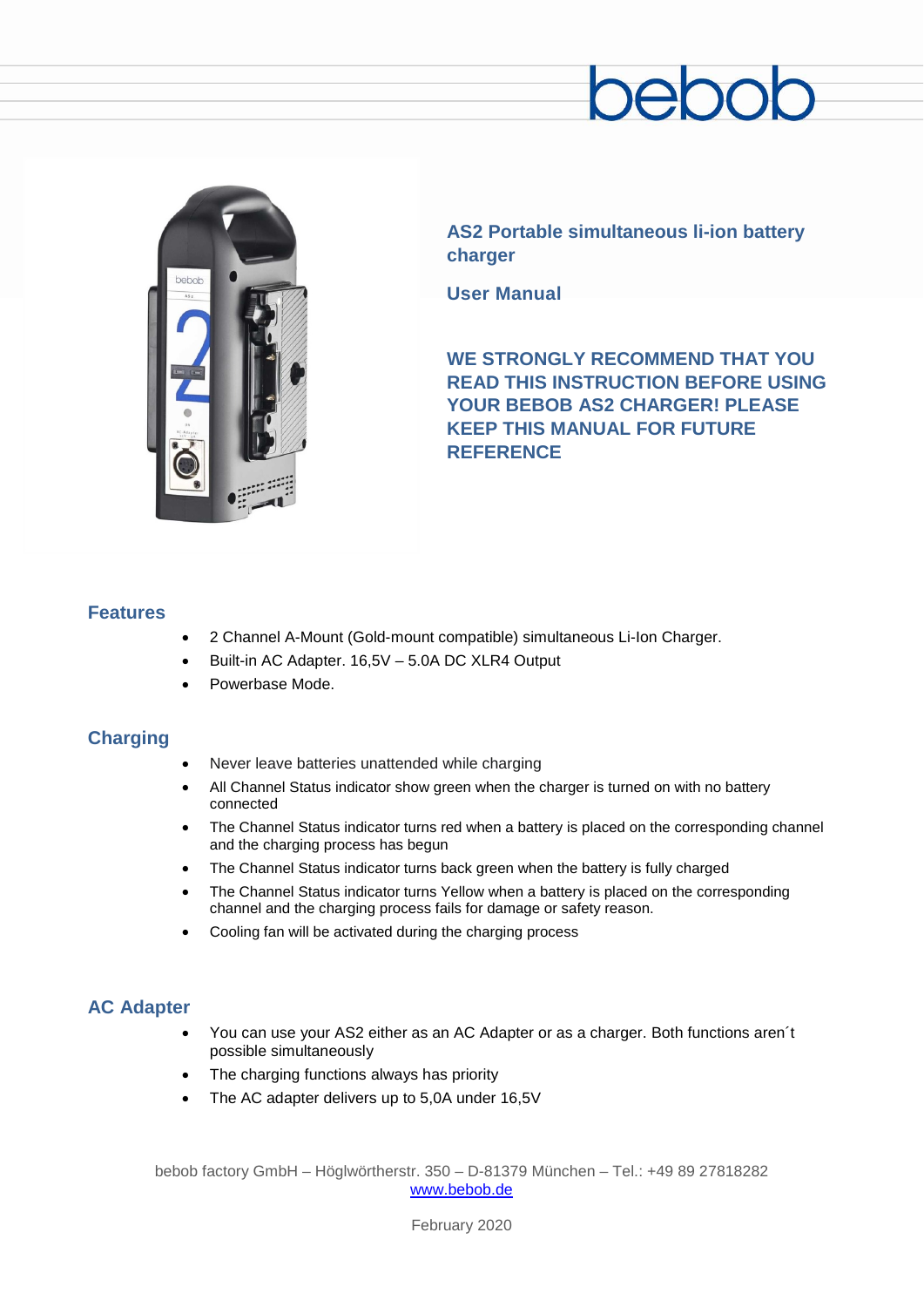#### **Powerbase**

- Plug off the AC Cord from the charger
- Place one or two full batteries on the charger
- Battery Power will be available over the XLR 4 DC Output.
- Maximum Load depends on the batteries

#### **Safety instructions**

• Only for professional use! Keep Charger out of reach of children and personnel that has not been instructed in the use!

beboc

- Use only with recommended batteries.
- Keep the charger dry and do not immerse in water.
- Do not cover the charger under use
- A standard three-pin AC plug must be used and earth pole must be connected to the earth line.
- Do not keep in contact with any part of the body while the charger is in working status.
- Do not use or store the charger in unstable, dusty or damp environments.
- Remove the battery from the charger after the charging process is complete.
- Do not attempt to open or repair the charger. Contact your dealer for help if it becomes defective.
- Handle with care! Do not throw! Do not drop!

#### **Warranty**

- The AS2 is covered by a 2 years unconditional warranty on all parts.
- For warranty issues or if you have any additional questions, please contact the appropriate bebob distributor listed at [www.bebob.de.](http://www.bebob.de/)